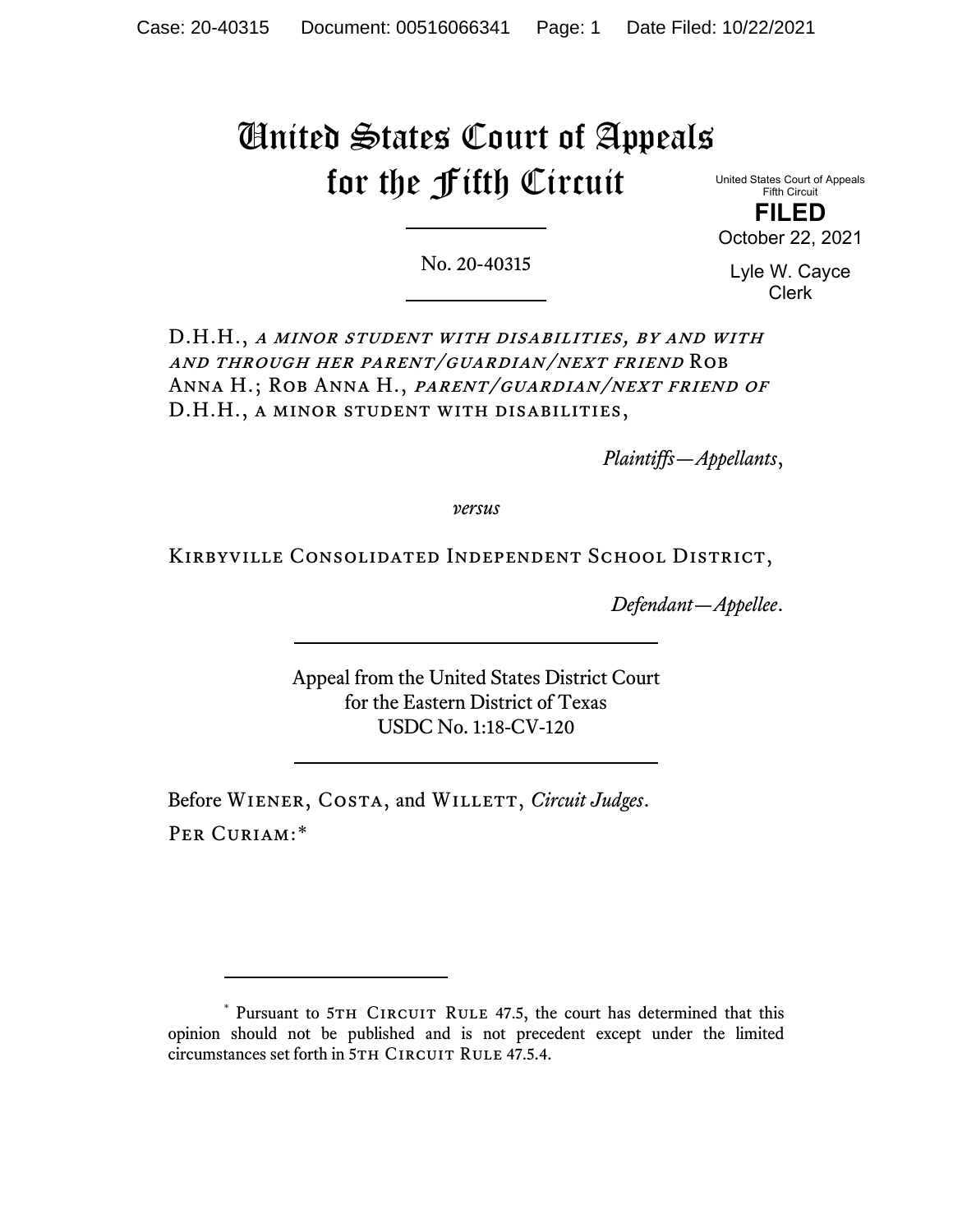This case concerns the Individuals with Disabilities Education Act ("IDEA"),<sup>[1](#page-1-0)</sup> Title II of the Americans with Disabilities Act ("ADA"),<sup>[2](#page-1-1)</sup> and § 504 of the Rehabilitation Act of 1973. [3](#page-1-2) The parties ask us to focus on the differences and similarities between these statutes, but we need not do so. Instead, we apply binding precedent and hold that Plaintiffs-Appellants do not meet the "intentional discrimination" standard on which their claims are based. We therefore affirm.

# **I.**

Plaintiff-Appellant D.H.H., a senior in high school at the time of this appeal, has been attending school in the Kirbyville Consolidated Independent School District (the "School District") since the sixth grade. D.H.H. obtained mostly good grades in school, but the record is inconsistent regarding her overall behavior, both in and out of the school setting.

Plaintiff-Appellant Rob Anna H., one of D.H.H.'s parents, emailed the School District requesting a comprehensive evaluation of then eighth grader D.H.H. for special education services or § 504 services, or both. The following day, Rob Anna H. consented to a full individual evaluation of D.H.H.[4](#page-1-3) The School District's evaluators interviewed D.H.H. and her teachers and ultimately concluded that D.H.H. was not eligible for special education and related services.

<sup>1</sup> 20 U.S.C. § 1400 *et seq*.

<sup>2</sup> 42 U.S.C. § 12131 *et seq*.

<span id="page-1-3"></span><span id="page-1-2"></span><span id="page-1-1"></span><span id="page-1-0"></span><sup>&</sup>lt;sup>3</sup> 29 U.S.C. § 794. Because the only difference between a § 504 claim and an ADA claim is causation, *see Bennett-Nelson v. La. Bd. of Regents*, 431 F.3d 448, 454 (5th Cir. 2005), we refer to both claims and statutes as "§ 504 claims" and "§ 504."

<sup>4</sup> *See* 20 U.S.C. § 1414(D)(i)(1).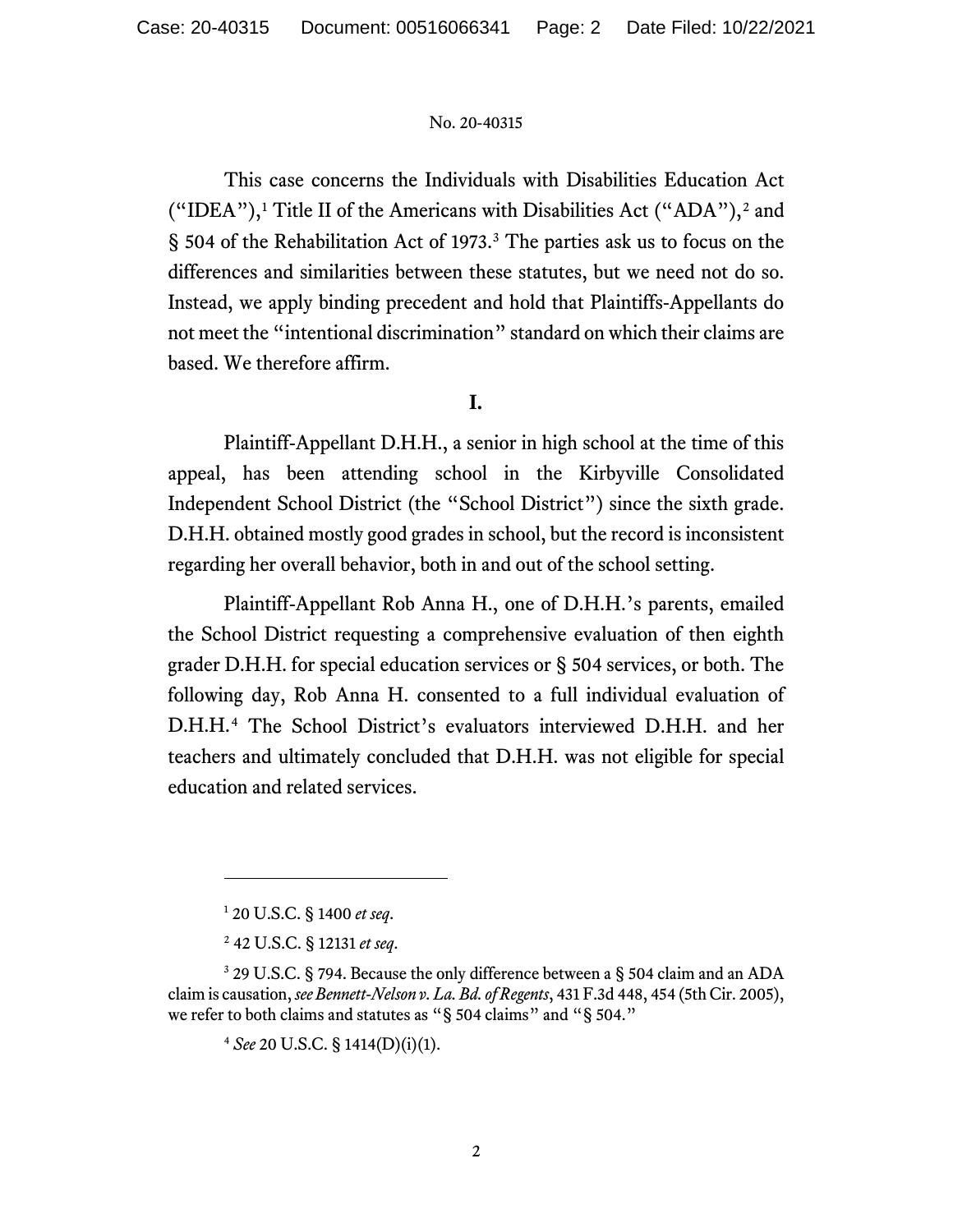While the evaluations were ongoing, Rob Anna H. filed a request on behalf of D.H.H. for a due process hearing, complaining that the School District had wrongly failed to identify D.H.H. as an eligible child with a disability. The request sought a determination that D.H.H. was eligible for educational accommodations under IDEA and § 504.

A special education hearing officer ("SEHO") dismissed D.H.H.'s § 504 claim for lack of subject matter jurisdiction, and the hearing proceeded on the IDEA claim. The SEHO made factual findings about D.H.H.'s performance in school and interactions with her peers. He also took into account Rob Anna H.'s retained psychologist's findings concerning D.H.H.'s wellbeing. The SEHO ordered the School District to reimburse Plaintiffs for the private evaluations in the amount of \$3,830. The SEHO ultimately concluded that D.H.H. was not an eligible student with a disability.

Rob Anna H. requested a second due process hearing, again seeking an eligibility determination under IDEA, § 504, and the ADA. A new SEHO found that, by the tenth grade, D.H.H. had experienced a marked improvement in her behavior since middle school and had been academically successful in the general education setting during the ninth and tenth grades. The SEHO issued a decision concluding that D.H.H. was not an eligible student with a disability.<sup>[5](#page-2-0)</sup>

Plaintiffs had filed this lawsuit prior to filing for a second due process hearing, appealing the first SEHO's decision and litigating their claims under § 504 only. After compiling an extensive record, the parties each filed

<span id="page-2-0"></span><sup>5</sup> Rob Anna H. initially appealed this decision to the district court, but later dismissed that appeal. *See D.H.H. v. Kirbyville Consol. Indep. Sch. Dist.*, No. 1:19-cv-00130 (E.D. Tex. Sept. 6, 2019). The second SEHO's decision is therefore not at issue in this appeal.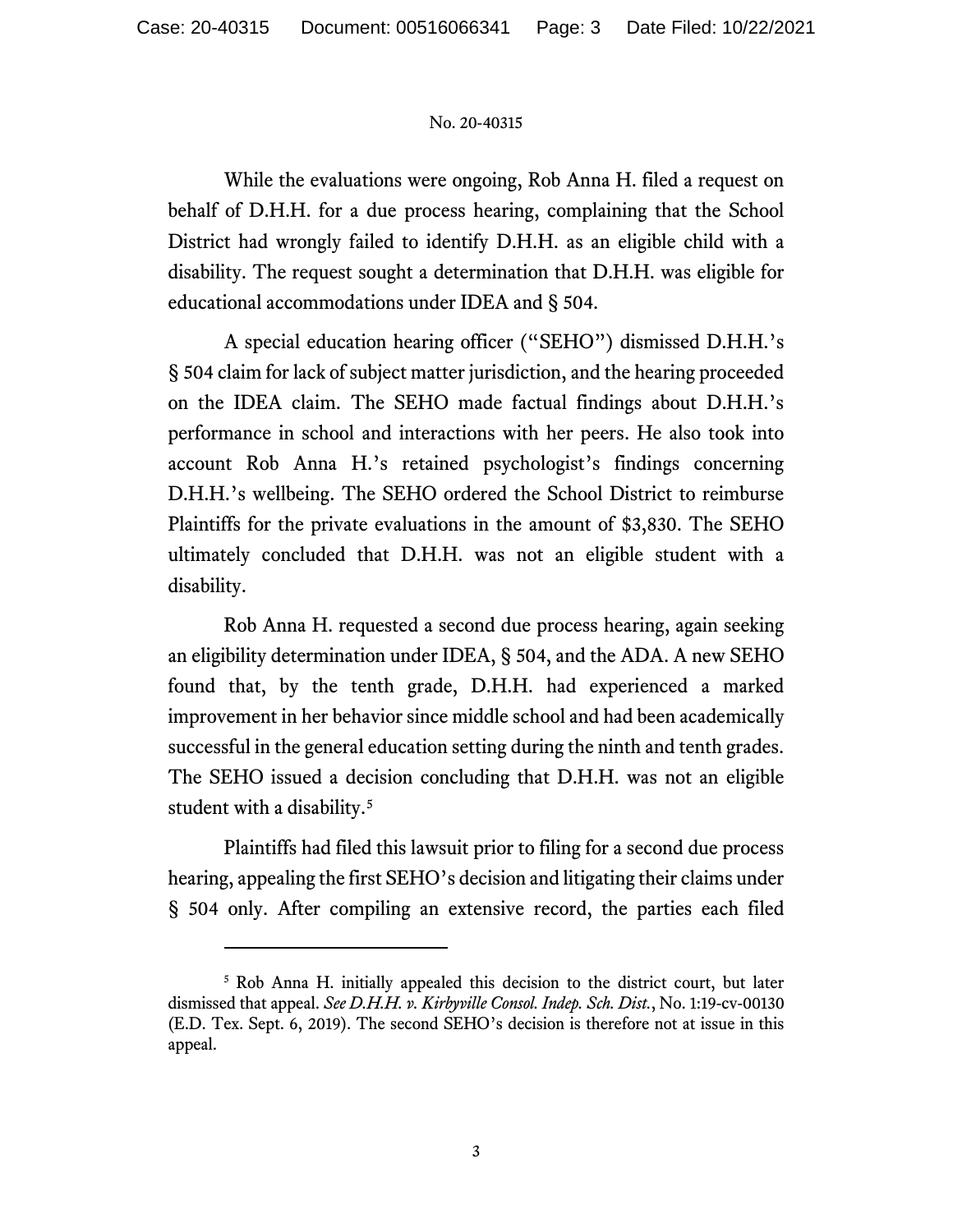motions for summary judgment. The district court referred the case to a magistrate judge, who issued a report and recommendation. The district court entered an order adopting the magistrate judge's report and recommendation in full and entered final judgment for the School District on all claims. Plaintiffs timely appealed.

## **II.**

The district court disposed of Plaintiffs' § 504 claim on summary judgment, so our review is de novo.<sup>[6](#page-3-0)</sup> We review all evidence and make reasonable inferences in favor of the non-movant when necessary. [7](#page-3-1) Summary judgment is appropriate when there is no dispute of material fact and the movant is entitled to judgment as a matter of law.<sup>[8](#page-3-2)</sup>

## **III.**

Our binding precedent requires intentional discrimination (bad faith or gross misjudgment) to survive summary judgment when a plaintiff brings a § 504 claim. Plaintiffs provided no evidence of intentional discrimination. [9](#page-3-3)

## **A.**

The damages provisions of the Rehabilitations Act direct us to Title VI remedies, so we look to Title VI caselaw to determine the requirements

<sup>8</sup> Fed. R. Civ. P. 56(a).

<span id="page-3-1"></span><span id="page-3-0"></span><sup>6</sup> *See D.A. ex rel Latasha A. v. Hous. Indep. Sch. Dist.*, 629 F.3d 450, 453 (5th Cir. 2010).

<sup>7</sup> *Id.* (citing *Bridgmon v. Array Sys. Corp.*, 325 F.3d 572, 576 (5th Cir. 2003)).

<span id="page-3-3"></span><span id="page-3-2"></span><sup>&</sup>lt;sup>9</sup> See D.A., 629 F.3d at 455 ("We concur that facts creating an inference of professional bad faith or gross misjudgment are necessary to substantiate a cause of action for intentional discrimination under § 504 . . . against a school district predicated on a disagreement over compliance with IDEA.").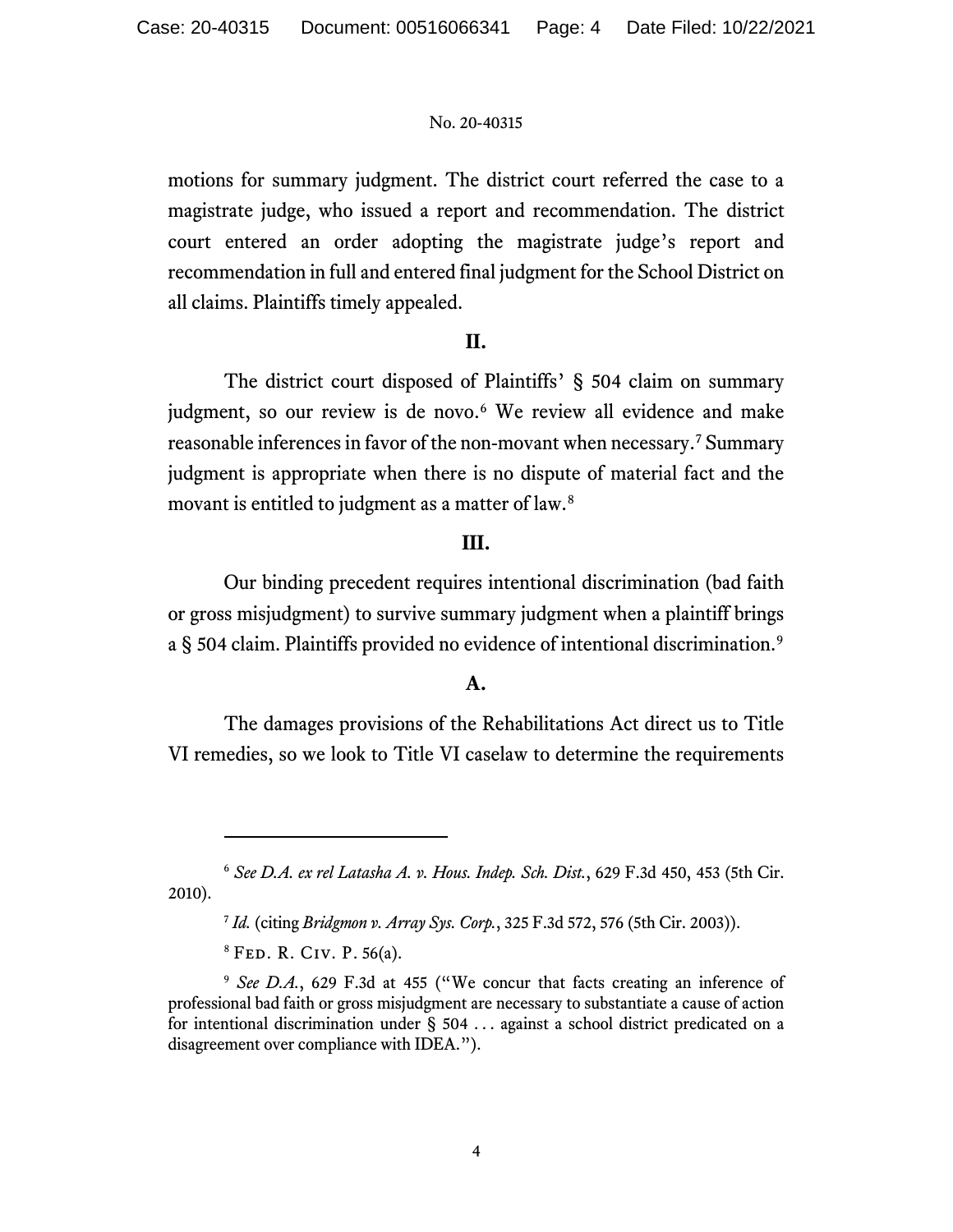for a § 504 claim. [10](#page-4-0) "[A] private right of action under Title VI for damages requires intentional discrimination by the defendants."<sup>[11](#page-4-1)</sup>

In *Marvin H. v. Austin Independent School District*, we explained "that a cause of action is stated under section 504 when it is alleged that a school district has *refused* to provide reasonable accommodations for the handicapped plaintiff to receive the full benefits of the school program."<sup>[12](#page-4-2)</sup> We noted in *D.A.* that "*Marvin H*[*.*] used the term 'refusal' because the statute requires *intentional discrimination* against a student on the basis of his disability."[13](#page-4-3) Therefore, "'something more than a mere failure to provide the "free appropriate education [("FAPE")] required by [IDEA] must be shown.""[14](#page-4-4)

We also explained the evidence with which a plaintiff is required to come forward to show intentional discrimination at the summary judgment stage to show intentional discrimination. We require "facts creating an inference of professional bad faith or gross misjudgment . . . to substantiate a cause of action for intentional discrimination under § 504."[15](#page-4-5)

<sup>10</sup> 29 U.S.C. § 794a(a)(2); *see also Scokin v. Texas*, 723 F.2d 432, 441 (5th Cir. 1984).

<span id="page-4-1"></span><span id="page-4-0"></span><sup>11</sup> *Scokin*, 723 F.2d at 441 (citing *Marvin H. v. Austin Indep. Sch. Dist.*, 714 F.2d 1348, 1357 (5th Cir. 1983)). *But see Guardians Ass'n v. Civ. Serv. Comm'n*, 463 U.S. 582, 584 (1983) (affirming judgment of lower court when there was no evidence of discriminatory animus or intent); *see also id.* at 599–600 (White, J., concurring) (explaining that a private right of action for Title VI violations requires "proof of intentional discrimination").

 $12$  714 F.2d at 1356 (emphasis in original).

<sup>13</sup> 629 F.3d at 454 (emphasis added) (citing *Marvin H.*, 714 F.2d at 1357).

<span id="page-4-5"></span><span id="page-4-4"></span><span id="page-4-3"></span><span id="page-4-2"></span><sup>14</sup> *Id.* (alterations in original) (quoting *Monahan v. Nebraska*, 687 F.2d 1164, 1170 (8th Cir. 1982)).

<sup>15</sup> *Id.* at 455.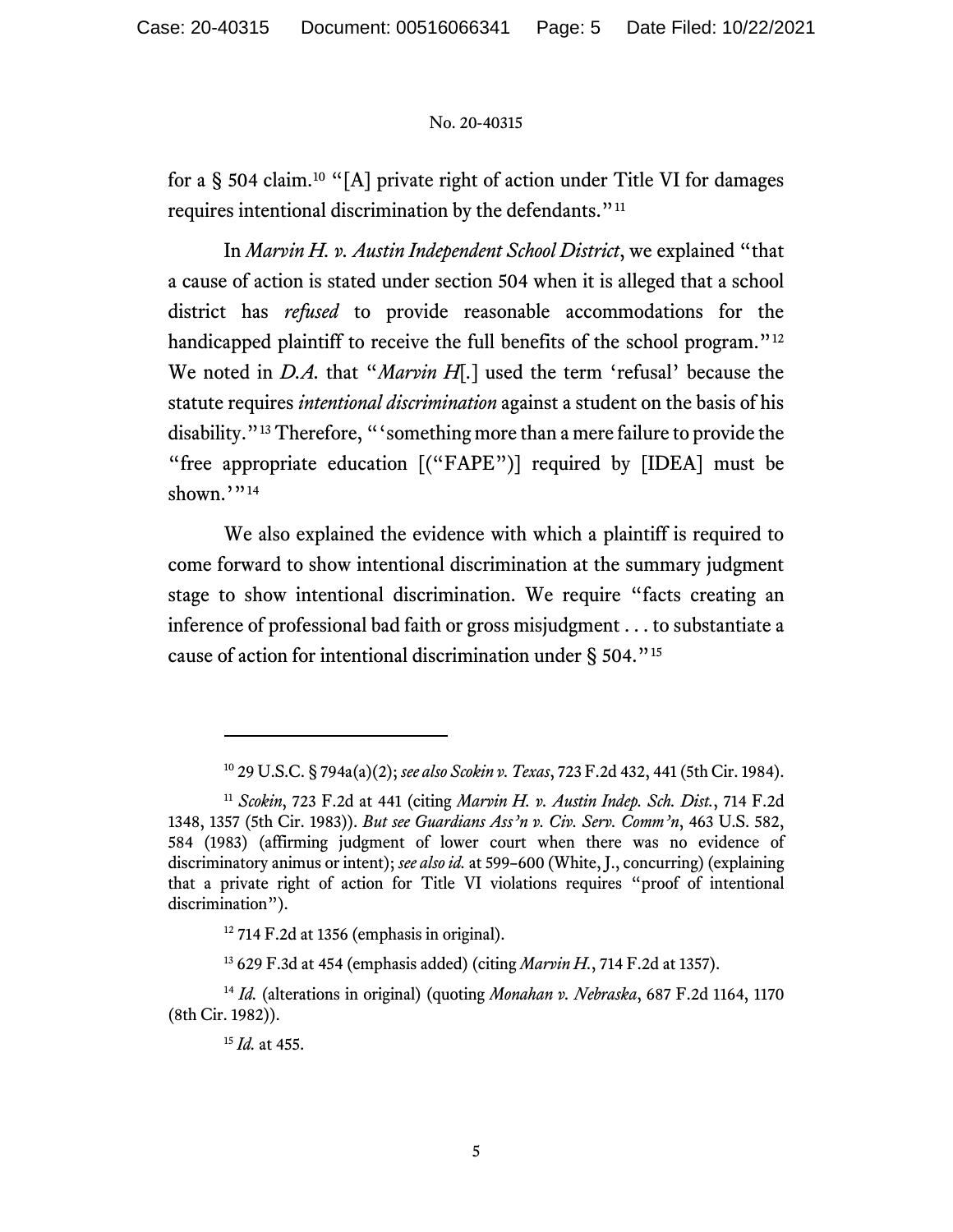#### **B.**

Here, Plaintiffs' allegations are based entirely on the School District's *refusal* to identify D.H.H. as a student entitled to special education and related services. [16](#page-5-0) Therefore, Plaintiffs had to show that the School District intentionally discriminated against D.H.H.[17](#page-5-1) Plaintiffs, however, have provided no evidence that the School District intentionally discriminated against D.H.H. The School District provided D.H.H. with educational services, but D.H.H. refused to take advantage of those services. The School District initiated a thorough, committee-driven evaluation of D.H.H.'s disabilities and needs. The committee determined that D.H.H. experienced no educational impact from her diagnosed emotional disturbance. The committee found more specifically that (1) D.H.H. had average to aboveaverage grades in the sixth and seventh grades, (2) her attendance was satisfactory, and (3) that her interviewed teachers all stated that they had not experienced any behavioral problems with D.H.H. The only evidence of emotional disabilities and needs stems from Rob Anna H.'s accounts. Plaintiffs have failed to adduce any evidence of intentional discrimination at the summary judgement stage, so their claim fails as a matter of law.

Plaintiffs nevertheless contend in their brief, and asserted at oral argument, that their claims are not for damages, but that instead they are for equitable relief, inferring that disparate impact is the proper standard. We disagree. Although Plaintiffs are correct that they demanded equitable relief in their First Amended Complaint, their allegations are completely based on *refusal* to provide educational services, or a FAPE. Our precedents require

<sup>16</sup> *See Marvin H.*, 714 F.2d at 1356; *D.A.*, 629 F.3d at 454.

<span id="page-5-1"></span><span id="page-5-0"></span><sup>&</sup>lt;sup>17</sup> *See D.A.*, 629 F.3d at 454-55 (requiring intentional discrimination at the summary judgment level when it is alleged that a school district *refused* to comply with the IDEA).